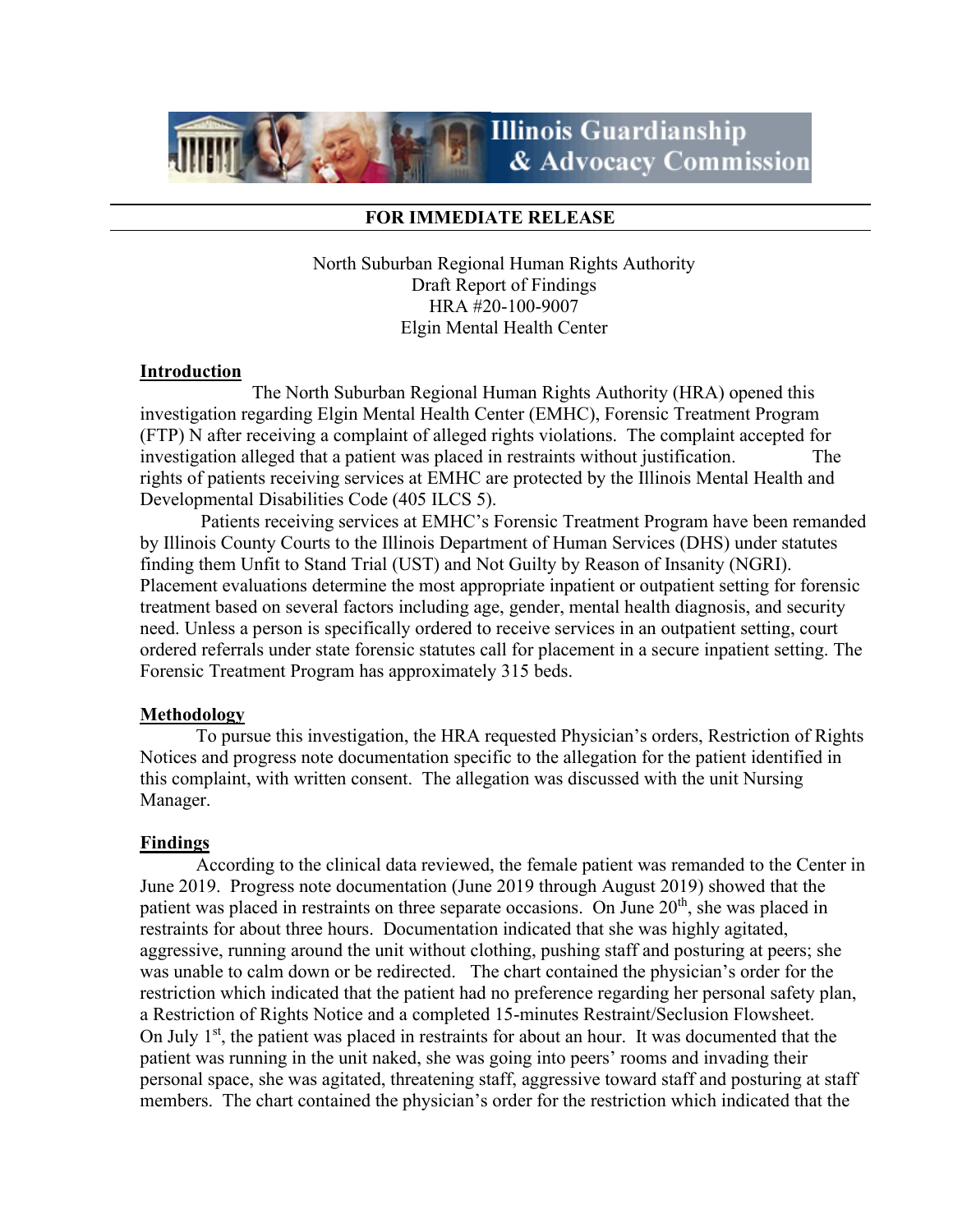patient had no preference regarding her personal safety plan, a Restriction of Rights Notice and a completed 15-minutes Restraint/Seclusion Flowsheet.

On July  $19<sup>th</sup>$ , the patient was placed in restraints for about two hours. It was documented that the patient became extremely aggressive toward a staff member; she struck the staff member in the face with her fist without provocation. The chart contained the physician's order for the restriction which indicated that the patient had no preference regarding her personal safety plan, a Restriction of Rights Notice and a completed 15-minute Restraint/Seclusion Flowsheet. The Restriction of Rights Notices for each of the above noted restraint restriction indicated that the patient wished that no one be notified of the restriction.

At the site visit, the Nursing Manager stated that staff members are trained annually via the Crisis Prevention Institute, which specializes in the safe management of disruptive and assaultive behavior. Staff members are instructed to provide the least restrictive intervention before restraints are used. When asked about the emergency treatment preference, it was offered that when possible, staff will try to use the patient's preference. However, there are times that behavior might not allow for the preference.

## **Conclusion**

Pursuant to the Illinois Mental Health and Developmental Disabilities Code, Section 5/2-108, "Use of restraint. Restraint may be used only as a therapeutic measure to prevent a recipient from causing physical harm to himself or physical abuse to others. Restraint may only be applied by a person who has been trained in the application of the particular type of restraint to be utilized. In no event shall restraint be utilized to punish or discipline a recipient, nor is restraint to be used as a convenience for the staff."

The findings do not support the assertion that a patient was placed in restraints without justification; the allegation is unsubstantiated.

# **RESPONSE**

# **Notice: The following page(s) contain the provider response. Due to technical requirements, some provider responses appear verbatim in retyped format**.